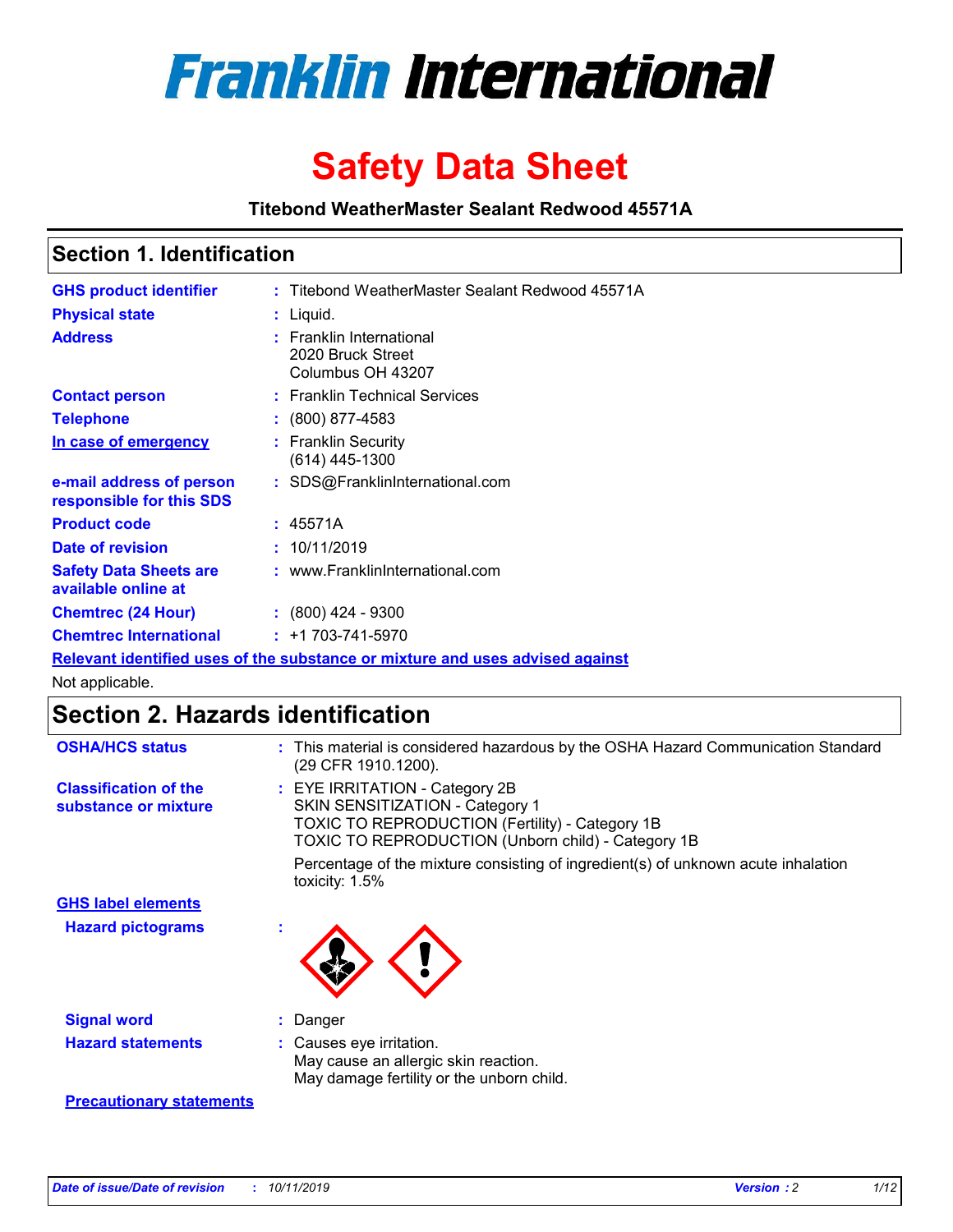### **Section 2. Hazards identification**

| <b>Prevention</b>                          | : Obtain special instructions before use. Do not handle until all safety precautions have<br>been read and understood. Wear protective gloves. Wear eye or face protection.<br>Wear protective clothing. Avoid breathing vapor. Wash hands thoroughly after handling.<br>Contaminated work clothing must not be allowed out of the workplace.                                                        |
|--------------------------------------------|------------------------------------------------------------------------------------------------------------------------------------------------------------------------------------------------------------------------------------------------------------------------------------------------------------------------------------------------------------------------------------------------------|
| <b>Response</b>                            | : IF exposed or concerned: Get medical attention. IF ON SKIN: Wash with plenty of<br>soap and water. Wash contaminated clothing before reuse. If skin irritation or rash<br>occurs: Get medical attention. IF IN EYES: Rinse cautiously with water for several<br>minutes. Remove contact lenses, if present and easy to do. Continue rinsing. If eye<br>irritation persists: Get medical attention. |
| <b>Storage</b>                             | : Store locked up.                                                                                                                                                                                                                                                                                                                                                                                   |
| <b>Disposal</b>                            | : Dispose of contents and container in accordance with all local, regional, national and<br>international regulations.                                                                                                                                                                                                                                                                               |
| <b>Hazards not otherwise</b><br>classified | : Product generates methanol during cure.                                                                                                                                                                                                                                                                                                                                                            |
|                                            |                                                                                                                                                                                                                                                                                                                                                                                                      |

### **Section 3. Composition/information on ingredients**

| <b>Substance/mixture</b><br>Mixture                  |                   |                     |
|------------------------------------------------------|-------------------|---------------------|
| <b>Ingredient name</b>                               | $\frac{9}{6}$     | <b>CAS number</b>   |
| 3-aminopropyltriethoxysilane<br>Dibutyltin dilaurate | l≤3<br>$\leq 0.3$ | 919-30-2<br>77-58-7 |

Any concentration shown as a range is to protect confidentiality or is due to batch variation.

**There are no additional ingredients present which, within the current knowledge of the supplier and in the concentrations applicable, are classified as hazardous to health or the environment and hence require reporting in this section.**

**Occupational exposure limits, if available, are listed in Section 8.**

### **Section 4. First aid measures**

| <b>Description of necessary first aid measures</b> |                                                                                                                                                                                                                                                                                                                                                                                                                                                                                                                                                                                                                                                                                                                                                                           |  |  |  |
|----------------------------------------------------|---------------------------------------------------------------------------------------------------------------------------------------------------------------------------------------------------------------------------------------------------------------------------------------------------------------------------------------------------------------------------------------------------------------------------------------------------------------------------------------------------------------------------------------------------------------------------------------------------------------------------------------------------------------------------------------------------------------------------------------------------------------------------|--|--|--|
| <b>Eye contact</b>                                 | : Immediately flush eyes with plenty of water, occasionally lifting the upper and lower<br>eyelids. Check for and remove any contact lenses. Continue to rinse for at least 10<br>minutes. If irritation persists, get medical attention.                                                                                                                                                                                                                                                                                                                                                                                                                                                                                                                                 |  |  |  |
| <b>Inhalation</b>                                  | : Remove victim to fresh air and keep at rest in a position comfortable for breathing. If<br>not breathing, if breathing is irregular or if respiratory arrest occurs, provide artificial<br>respiration or oxygen by trained personnel. It may be dangerous to the person providing<br>aid to give mouth-to-mouth resuscitation. Get medical attention. If unconscious, place<br>in recovery position and get medical attention immediately. Maintain an open airway.<br>Loosen tight clothing such as a collar, tie, belt or waistband. In case of inhalation of<br>decomposition products in a fire, symptoms may be delayed. The exposed person may<br>need to be kept under medical surveillance for 48 hours.                                                       |  |  |  |
| <b>Skin contact</b>                                | : Wash with plenty of soap and water. Remove contaminated clothing and shoes. Wash<br>contaminated clothing thoroughly with water before removing it, or wear gloves.<br>Continue to rinse for at least 10 minutes. Get medical attention. In the event of any<br>complaints or symptoms, avoid further exposure. Wash clothing before reuse. Clean<br>shoes thoroughly before reuse.                                                                                                                                                                                                                                                                                                                                                                                     |  |  |  |
| <b>Ingestion</b>                                   | : Wash out mouth with water. Remove dentures if any. Remove victim to fresh air and<br>keep at rest in a position comfortable for breathing. If material has been swallowed and<br>the exposed person is conscious, give small quantities of water to drink. Stop if the<br>exposed person feels sick as vomiting may be dangerous. Do not induce vomiting<br>unless directed to do so by medical personnel. If vomiting occurs, the head should be<br>kept low so that vomit does not enter the lungs. Get medical attention. Never give<br>anything by mouth to an unconscious person. If unconscious, place in recovery position<br>and get medical attention immediately. Maintain an open airway. Loosen tight clothing<br>such as a collar, tie, belt or waistband. |  |  |  |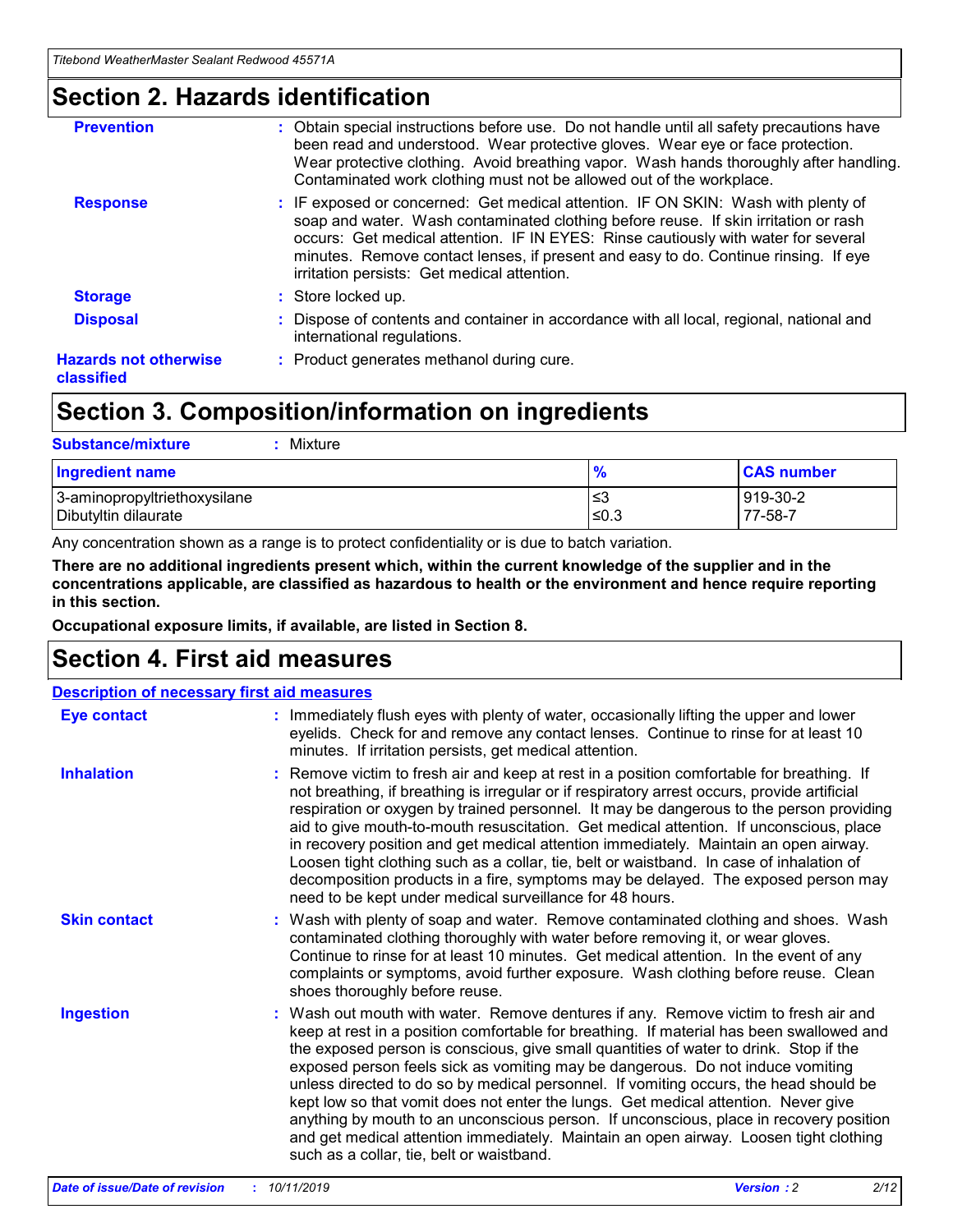## **Section 4. First aid measures**

| Most important symptoms/effects, acute and delayed |  |                                                                                                                                                                                                                                                                                                                                                                                                                 |  |
|----------------------------------------------------|--|-----------------------------------------------------------------------------------------------------------------------------------------------------------------------------------------------------------------------------------------------------------------------------------------------------------------------------------------------------------------------------------------------------------------|--|
| <b>Potential acute health effects</b>              |  |                                                                                                                                                                                                                                                                                                                                                                                                                 |  |
| <b>Eye contact</b>                                 |  | : May cause eye irritation.                                                                                                                                                                                                                                                                                                                                                                                     |  |
| <b>Inhalation</b>                                  |  | : No known significant effects or critical hazards.                                                                                                                                                                                                                                                                                                                                                             |  |
| <b>Skin contact</b>                                |  | : May cause skin irritation.                                                                                                                                                                                                                                                                                                                                                                                    |  |
| <b>Ingestion</b>                                   |  | : No known significant effects or critical hazards.                                                                                                                                                                                                                                                                                                                                                             |  |
| Over-exposure signs/symptoms                       |  |                                                                                                                                                                                                                                                                                                                                                                                                                 |  |
| <b>Eye contact</b>                                 |  | : Adverse symptoms may include the following:<br>irritation<br>watering<br>redness                                                                                                                                                                                                                                                                                                                              |  |
| <b>Inhalation</b>                                  |  | : Adverse symptoms may include the following:<br>reduced fetal weight<br>increase in fetal deaths<br>skeletal malformations                                                                                                                                                                                                                                                                                     |  |
| <b>Skin contact</b>                                |  | : Adverse symptoms may include the following:<br>irritation<br>redness<br>reduced fetal weight<br>increase in fetal deaths<br>skeletal malformations                                                                                                                                                                                                                                                            |  |
| <b>Ingestion</b>                                   |  | : Adverse symptoms may include the following:<br>reduced fetal weight<br>increase in fetal deaths<br>skeletal malformations                                                                                                                                                                                                                                                                                     |  |
|                                                    |  | <b>Indication of immediate medical attention and special treatment needed, if necessary</b>                                                                                                                                                                                                                                                                                                                     |  |
| <b>Notes to physician</b>                          |  | : In case of inhalation of decomposition products in a fire, symptoms may be delayed.<br>The exposed person may need to be kept under medical surveillance for 48 hours.                                                                                                                                                                                                                                        |  |
| <b>Specific treatments</b>                         |  | : No specific treatment.                                                                                                                                                                                                                                                                                                                                                                                        |  |
| <b>Protection of first-aiders</b>                  |  | : No action shall be taken involving any personal risk or without suitable training. If it is<br>suspected that fumes are still present, the rescuer should wear an appropriate mask or<br>self-contained breathing apparatus. It may be dangerous to the person providing aid to<br>give mouth-to-mouth resuscitation. Wash contaminated clothing thoroughly with water<br>before removing it, or wear gloves. |  |

**See toxicological information (Section 11)**

### **Section 5. Fire-fighting measures**

| <b>Extinguishing media</b>                             |                                                                                                                                                                                                     |
|--------------------------------------------------------|-----------------------------------------------------------------------------------------------------------------------------------------------------------------------------------------------------|
| <b>Suitable extinguishing</b><br>media                 | : Use an extinguishing agent suitable for the surrounding fire.                                                                                                                                     |
| <b>Unsuitable extinguishing</b><br>media               | : None known.                                                                                                                                                                                       |
| <b>Specific hazards arising</b><br>from the chemical   | : In a fire or if heated, a pressure increase will occur and the container may burst.                                                                                                               |
| <b>Hazardous thermal</b><br>decomposition products     | : Decomposition products may include the following materials:<br>carbon dioxide<br>carbon monoxide<br>nitrogen oxides<br>metal oxide/oxides                                                         |
| <b>Special protective actions</b><br>for fire-fighters | : Promptly isolate the scene by removing all persons from the vicinity of the incident if<br>there is a fire. No action shall be taken involving any personal risk or without suitable<br>training. |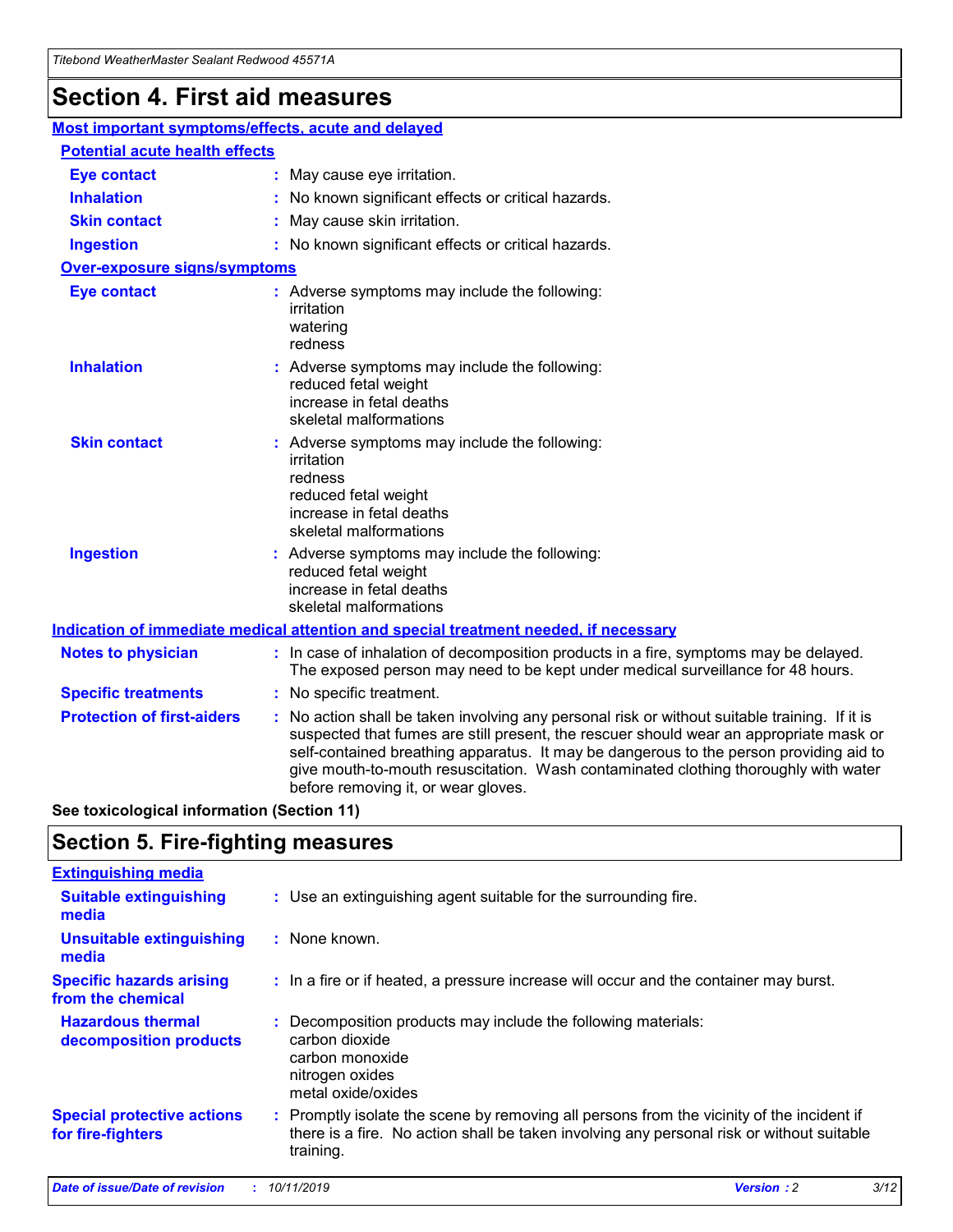### **Section 5. Fire-fighting measures**

**Special protective equipment for fire-fighters** Fire-fighters should wear appropriate protective equipment and self-contained breathing **:** apparatus (SCBA) with a full face-piece operated in positive pressure mode.

### **Section 6. Accidental release measures**

#### **Personal precautions, protective equipment and emergency procedures**

| For non-emergency<br>personnel                               | : No action shall be taken involving any personal risk or without suitable training.<br>Evacuate surrounding areas. Keep unnecessary and unprotected personnel from<br>entering. Do not touch or walk through spilled material. Avoid breathing vapor or mist.<br>Provide adequate ventilation. Wear appropriate respirator when ventilation is<br>inadequate. Put on appropriate personal protective equipment.                                                                                                                                                                                                                                                                                             |
|--------------------------------------------------------------|--------------------------------------------------------------------------------------------------------------------------------------------------------------------------------------------------------------------------------------------------------------------------------------------------------------------------------------------------------------------------------------------------------------------------------------------------------------------------------------------------------------------------------------------------------------------------------------------------------------------------------------------------------------------------------------------------------------|
| For emergency responders                                     | : If specialized clothing is required to deal with the spillage, take note of any information in<br>Section 8 on suitable and unsuitable materials. See also the information in "For non-<br>emergency personnel".                                                                                                                                                                                                                                                                                                                                                                                                                                                                                           |
| <b>Environmental precautions</b>                             | : Avoid dispersal of spilled material and runoff and contact with soil, waterways, drains<br>and sewers. Inform the relevant authorities if the product has caused environmental<br>pollution (sewers, waterways, soil or air).                                                                                                                                                                                                                                                                                                                                                                                                                                                                              |
| <b>Methods and materials for containment and cleaning up</b> |                                                                                                                                                                                                                                                                                                                                                                                                                                                                                                                                                                                                                                                                                                              |
| <b>Small spill</b>                                           | : Stop leak if without risk. Move containers from spill area. Dilute with water and mop up<br>if water-soluble. Alternatively, or if water-insoluble, absorb with an inert dry material and<br>place in an appropriate waste disposal container. Dispose of via a licensed waste<br>disposal contractor.                                                                                                                                                                                                                                                                                                                                                                                                     |
| <b>Large spill</b>                                           | : Stop leak if without risk. Move containers from spill area. Approach release from<br>upwind. Prevent entry into sewers, water courses, basements or confined areas. Wash<br>spillages into an effluent treatment plant or proceed as follows. Contain and collect<br>spillage with non-combustible, absorbent material e.g. sand, earth, vermiculite or<br>diatomaceous earth and place in container for disposal according to local regulations<br>(see Section 13). Dispose of via a licensed waste disposal contractor. Contaminated<br>absorbent material may pose the same hazard as the spilled product. Note: see<br>Section 1 for emergency contact information and Section 13 for waste disposal. |

### **Section 7. Handling and storage**

| <b>Precautions for safe handling</b>                                             |                                                                                                                                                                                                                                                                                                                                                                                                                                                                                                                                                                                                                                                                                                                                                                                                                                                  |
|----------------------------------------------------------------------------------|--------------------------------------------------------------------------------------------------------------------------------------------------------------------------------------------------------------------------------------------------------------------------------------------------------------------------------------------------------------------------------------------------------------------------------------------------------------------------------------------------------------------------------------------------------------------------------------------------------------------------------------------------------------------------------------------------------------------------------------------------------------------------------------------------------------------------------------------------|
| <b>Protective measures</b>                                                       | : Put on appropriate personal protective equipment (see Section 8). Persons with a<br>history of skin sensitization problems should not be employed in any process in which<br>this product is used. Avoid exposure - obtain special instructions before use. Avoid<br>exposure during pregnancy. Do not handle until all safety precautions have been read<br>and understood. Do not get in eyes or on skin or clothing. Do not ingest. Avoid<br>breathing vapor or mist. If during normal use the material presents a respiratory hazard,<br>use only with adequate ventilation or wear appropriate respirator. Keep in the original<br>container or an approved alternative made from a compatible material, kept tightly<br>closed when not in use. Empty containers retain product residue and can be hazardous.<br>Do not reuse container. |
| <b>Advice on general</b><br>occupational hygiene                                 | : Eating, drinking and smoking should be prohibited in areas where this material is<br>handled, stored and processed. Workers should wash hands and face before eating,<br>drinking and smoking. Remove contaminated clothing and protective equipment before<br>entering eating areas. See also Section 8 for additional information on hygiene<br>measures.                                                                                                                                                                                                                                                                                                                                                                                                                                                                                    |
| <b>Conditions for safe storage,</b><br>including any<br><b>incompatibilities</b> | Store between the following temperatures: 0 to $120^{\circ}$ C (32 to $248^{\circ}$ F). Store in<br>accordance with local regulations. Store in original container protected from direct<br>sunlight in a dry, cool and well-ventilated area, away from incompatible materials (see<br>Section 10) and food and drink. Store locked up. Keep container tightly closed and<br>sealed until ready for use. Containers that have been opened must be carefully<br>resealed and kept upright to prevent leakage. Do not store in unlabeled containers.<br>Use appropriate containment to avoid environmental contamination. See Section 10 for<br>incompatible materials before handling or use.                                                                                                                                                     |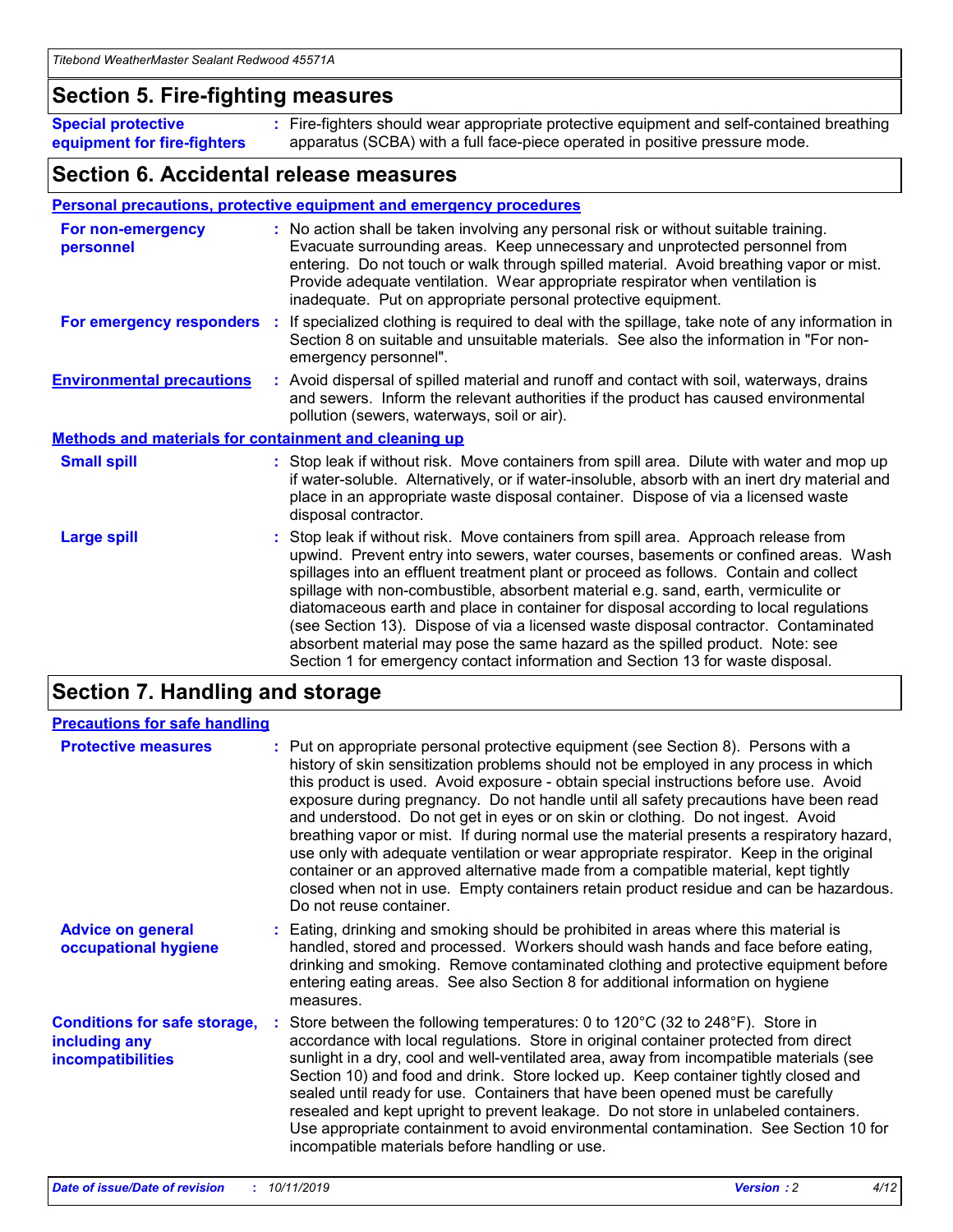## **Section 8. Exposure controls/personal protection**

#### **Control parameters**

#### **Occupational exposure limits**

| <b>Ingredient name</b>                               |    |                        | <b>Exposure limits</b>                                                                                                                                                                                                                                                                                                                                                                                                                                                                                                                                                                                                 |
|------------------------------------------------------|----|------------------------|------------------------------------------------------------------------------------------------------------------------------------------------------------------------------------------------------------------------------------------------------------------------------------------------------------------------------------------------------------------------------------------------------------------------------------------------------------------------------------------------------------------------------------------------------------------------------------------------------------------------|
| 3-aminopropyltriethoxysilane<br>Dibutyltin dilaurate |    |                        | None.<br>ACGIH TLV (United States, 3/2019). Absorbed through skin.<br>Notes: as Sn<br>TWA: $0.1 \text{ mg/m}^3$ , (as Sn) 8 hours.<br>STEL: 0.2 mg/m <sup>3</sup> , (as Sn) 15 minutes.<br>NIOSH REL (United States, 10/2016). Absorbed through skin.<br>Notes: as Sn<br>TWA: 0.1 mg/m <sup>3</sup> , (as Sn) 10 hours.<br>OSHA PEL (United States, 5/2018). Notes: as Sn<br>TWA: $0.1 \text{ mg/m}^3$ , (as Sn) 8 hours.<br>OSHA PEL 1989 (United States, 3/1989). Absorbed through skin.<br>Notes: measured as Sn<br>TWA: 0.1 mg/m <sup>3</sup> , (measured as Sn) 8 hours. Form: Organic                            |
| <b>Appropriate engineering</b><br>controls           |    |                        | : If user operations generate dust, fumes, gas, vapor or mist, use process enclosures,<br>local exhaust ventilation or other engineering controls to keep worker exposure to<br>airborne contaminants below any recommended or statutory limits.                                                                                                                                                                                                                                                                                                                                                                       |
| <b>Environmental exposure</b><br>controls            |    |                        | Emissions from ventilation or work process equipment should be checked to ensure<br>they comply with the requirements of environmental protection legislation. In some<br>cases, fume scrubbers, filters or engineering modifications to the process equipment<br>will be necessary to reduce emissions to acceptable levels.                                                                                                                                                                                                                                                                                          |
| <b>Individual protection measures</b>                |    |                        |                                                                                                                                                                                                                                                                                                                                                                                                                                                                                                                                                                                                                        |
| <b>Hygiene measures</b>                              |    |                        | : Wash hands, forearms and face thoroughly after handling chemical products, before<br>eating, smoking and using the lavatory and at the end of the working period.<br>Appropriate techniques should be used to remove potentially contaminated clothing.<br>Contaminated work clothing should not be allowed out of the workplace. Wash<br>contaminated clothing before reusing. Ensure that eyewash stations and safety<br>showers are close to the workstation location.                                                                                                                                            |
| <b>Eye/face protection</b>                           |    |                        | : Safety eyewear complying with an approved standard should be used when a risk<br>assessment indicates this is necessary to avoid exposure to liquid splashes, mists,<br>gases or dusts. If contact is possible, the following protection should be worn, unless<br>the assessment indicates a higher degree of protection: chemical splash goggles.                                                                                                                                                                                                                                                                  |
| <b>Skin protection</b>                               |    |                        |                                                                                                                                                                                                                                                                                                                                                                                                                                                                                                                                                                                                                        |
| <b>Hand protection</b>                               |    |                        | : Chemical-resistant, impervious gloves complying with an approved standard should be<br>worn at all times when handling chemical products if a risk assessment indicates this is<br>necessary. Considering the parameters specified by the glove manufacturer, check<br>during use that the gloves are still retaining their protective properties. It should be<br>noted that the time to breakthrough for any glove material may be different for different<br>glove manufacturers. In the case of mixtures, consisting of several substances, the<br>protection time of the gloves cannot be accurately estimated. |
| <b>Body protection</b>                               |    | handling this product. | Personal protective equipment for the body should be selected based on the task being<br>performed and the risks involved and should be approved by a specialist before                                                                                                                                                                                                                                                                                                                                                                                                                                                |
| <b>Other skin protection</b>                         |    |                        | : Appropriate footwear and any additional skin protection measures should be selected<br>based on the task being performed and the risks involved and should be approved by a<br>specialist before handling this product.                                                                                                                                                                                                                                                                                                                                                                                              |
| <b>Respiratory protection</b>                        | ÷. | aspects of use.        | Based on the hazard and potential for exposure, select a respirator that meets the<br>appropriate standard or certification. Respirators must be used according to a<br>respiratory protection program to ensure proper fitting, training, and other important                                                                                                                                                                                                                                                                                                                                                         |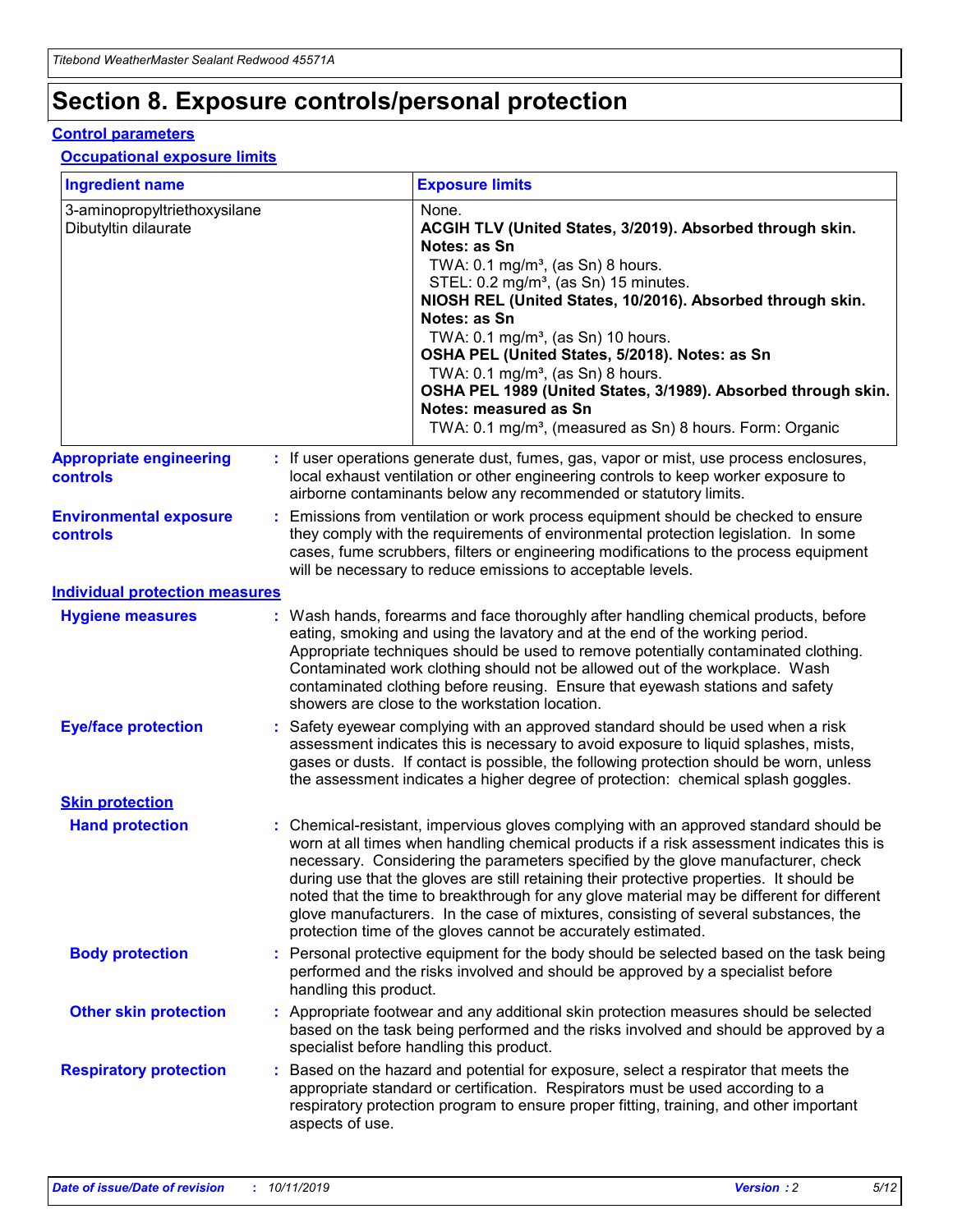### **Section 9. Physical and chemical properties**

#### **Appearance**

| <b>Physical state</b>                             | : Liquid. [Paste.]                                                |
|---------------------------------------------------|-------------------------------------------------------------------|
| <b>Color</b>                                      | : Brownish-red.                                                   |
| Odor                                              | : None [Slight]                                                   |
| <b>Odor threshold</b>                             | : Not available.                                                  |
| рH                                                | : Not applicable.                                                 |
| <b>Melting point</b>                              | : Not available.                                                  |
| <b>Boiling point</b>                              | : >100°C (>212°F)                                                 |
| <b>Flash point</b>                                | : Closed cup: $>200^{\circ}$ C ( $>392^{\circ}$ F) [Setaflash.]   |
| <b>Evaporation rate</b>                           | $:$ <1 (butyl acetate = 1)                                        |
| <b>Flammability (solid, gas)</b>                  | : Not available.                                                  |
| Lower and upper explosive<br>(flammable) limits   | $:$ Not available.                                                |
| <b>VOC (less water, less)</b><br>exempt solvents) | : 0 g/l                                                           |
|                                                   |                                                                   |
| <b>Volatility</b>                                 | $: 0\%$ (w/w)                                                     |
| <b>Vapor density</b>                              | : Not available.                                                  |
| <b>Relative density</b>                           | : 1.4329                                                          |
| <b>Solubility</b>                                 | : Insoluble in the following materials: cold water and hot water. |
| <b>Solubility in water</b>                        | : Not available.                                                  |
| <b>Partition coefficient: n-</b><br>octanol/water | : Not available.                                                  |
| <b>Auto-ignition temperature</b>                  | : Not available.                                                  |
| <b>Decomposition temperature</b>                  | : Not available.                                                  |

### **Section 10. Stability and reactivity**

| <b>Reactivity</b>                            | : No specific test data related to reactivity available for this product or its ingredients.            |
|----------------------------------------------|---------------------------------------------------------------------------------------------------------|
| <b>Chemical stability</b>                    | : The product is stable.                                                                                |
| <b>Possibility of hazardous</b><br>reactions | : Under normal conditions of storage and use, hazardous reactions will not occur.                       |
| <b>Conditions to avoid</b>                   | : No specific data.                                                                                     |
| <b>Incompatible materials</b>                | : No specific data.                                                                                     |
| <b>Hazardous decomposition</b><br>products   | Under normal conditions of storage and use, hazardous decomposition products should<br>not be produced. |

### **Section 11. Toxicological information**

### **Information on toxicological effects**

#### **Acute toxicity**

| <b>Product/ingredient name</b> | <b>Result</b>           | <b>Species</b> | <b>Dose</b>                | <b>Exposure</b> |
|--------------------------------|-------------------------|----------------|----------------------------|-----------------|
| 3-aminopropyltriethoxysilane   | <b>ILD50 Dermal</b>     | Rabbit         | 4.29 g/kg                  |                 |
| Dibutyltin dilaurate           | ILD50 Oral<br>LD50 Oral | Rat<br>Rat     | $1.57$ g/kg<br>175 $mg/kg$ |                 |
|                                |                         |                |                            |                 |

**Irritation/Corrosion**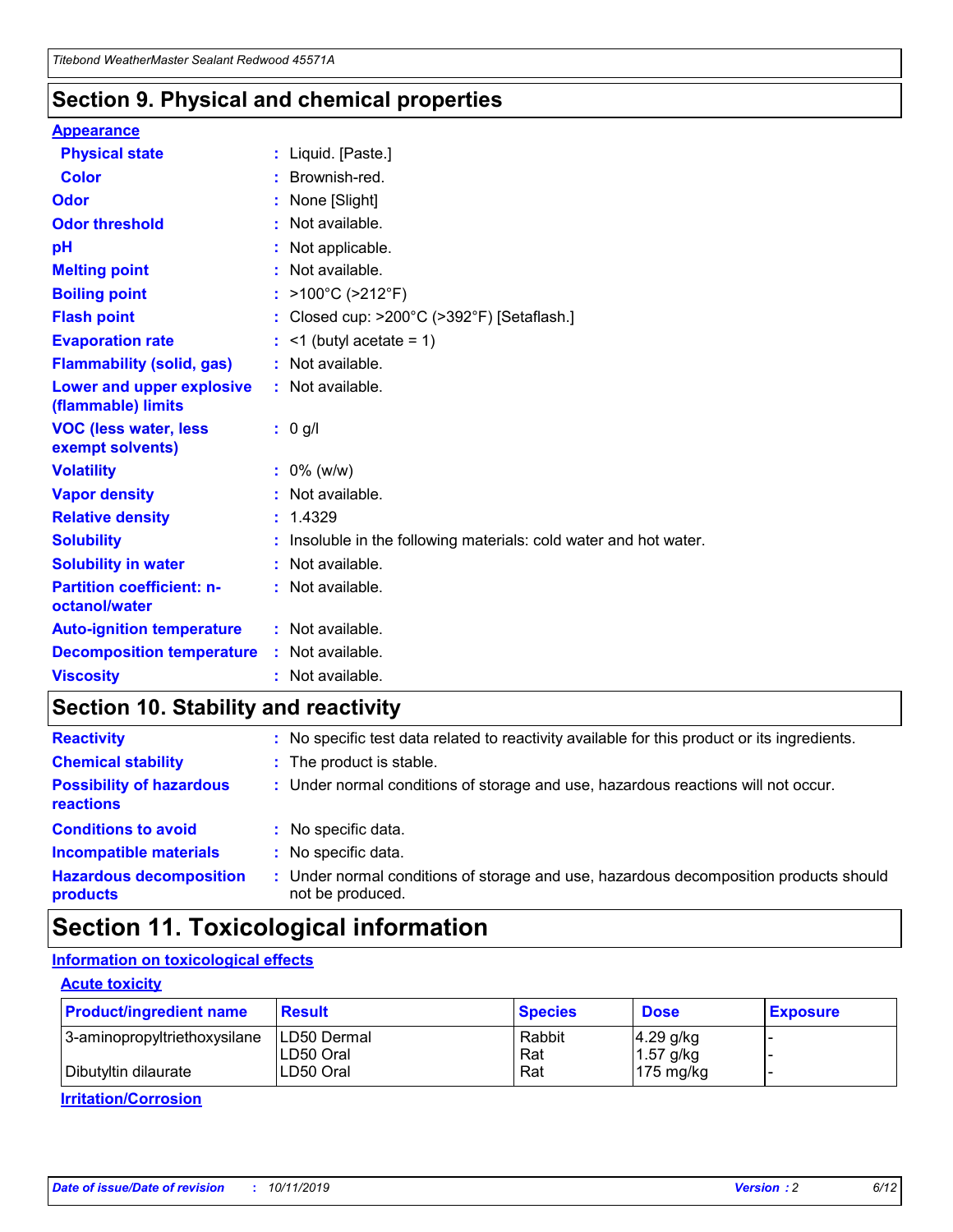## **Section 11. Toxicological information**

| <b>Product/ingredient name</b> | <b>Result</b>                 | <b>Species</b> | <b>Score</b> | <b>Exposure</b>    | <b>Observation</b> |
|--------------------------------|-------------------------------|----------------|--------------|--------------------|--------------------|
| 3-aminopropyltriethoxysilane   | Eyes - Mild irritant          | Rabbit         |              | $100$ mg           |                    |
|                                | Eyes - Severe irritant        | Rabbit         |              | 24 hours 750       |                    |
|                                |                               |                |              | ug                 |                    |
|                                | <b>Skin - Severe irritant</b> | Rabbit         |              | 24 hours 5         | ۰                  |
| Dibutyltin dilaurate           | Eyes - Moderate irritant      | Rabbit         |              | mq<br>24 hours 100 |                    |
|                                |                               |                |              | mg                 |                    |
|                                | Skin - Severe irritant        | Rabbit         |              | 500 mg             |                    |

#### **Sensitization**

Not available.

#### **Mutagenicity**

Not available.

#### **Carcinogenicity**

Not available.

#### **Reproductive toxicity**

Not available.

#### **Teratogenicity**

Not available.

#### **Specific target organ toxicity (single exposure)**

Not available.

#### **Specific target organ toxicity (repeated exposure)**

| <b>Name</b>                                                                         |                                                                            | <b>Category</b>                                     | <b>Route of</b><br>exposure | <b>Target organs</b> |
|-------------------------------------------------------------------------------------|----------------------------------------------------------------------------|-----------------------------------------------------|-----------------------------|----------------------|
| Dibutyltin dilaurate                                                                |                                                                            | Category 1                                          |                             | respiratory system   |
| <b>Aspiration hazard</b><br>Not available.                                          |                                                                            |                                                     |                             |                      |
| <b>Information on the likely</b><br>routes of exposure                              | : Not available.                                                           |                                                     |                             |                      |
| <b>Potential acute health effects</b>                                               |                                                                            |                                                     |                             |                      |
| <b>Eye contact</b>                                                                  | : May cause eye irritation.                                                |                                                     |                             |                      |
| <b>Inhalation</b>                                                                   |                                                                            | : No known significant effects or critical hazards. |                             |                      |
| <b>Skin contact</b>                                                                 | : May cause skin irritation.                                               |                                                     |                             |                      |
| <b>Ingestion</b>                                                                    |                                                                            | : No known significant effects or critical hazards. |                             |                      |
| <b>Symptoms related to the physical, chemical and toxicological characteristics</b> |                                                                            |                                                     |                             |                      |
| <b>Eye contact</b>                                                                  | irritation<br>watering<br>redness                                          | : Adverse symptoms may include the following:       |                             |                      |
| <b>Inhalation</b>                                                                   | reduced fetal weight<br>increase in fetal deaths<br>skeletal malformations | : Adverse symptoms may include the following:       |                             |                      |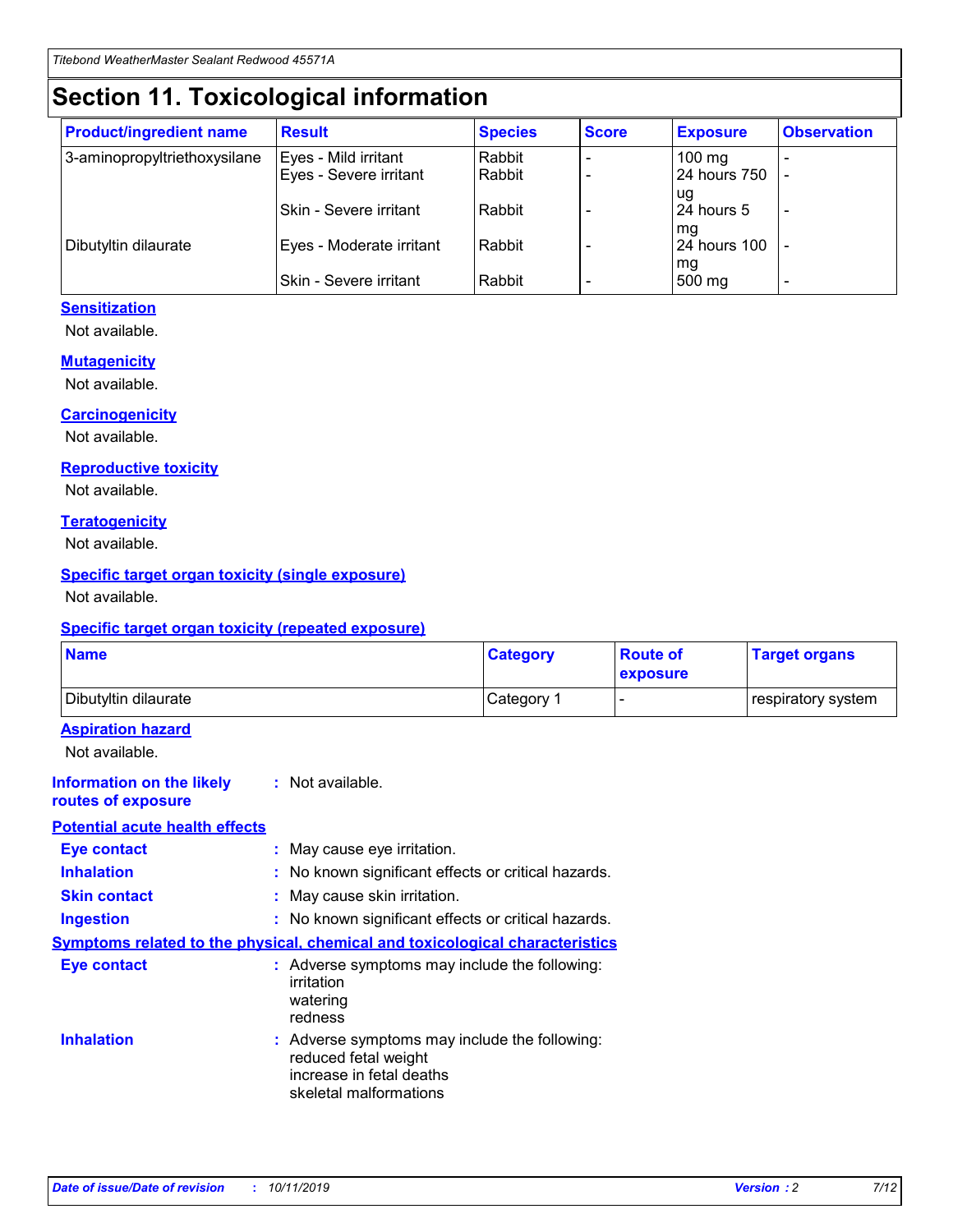*Titebond WeatherMaster Sealant Redwood 45571A*

## **Section 11. Toxicological information**

| <b>Skin contact</b>                     | : Adverse symptoms may include the following:<br>irritation<br>redness<br>reduced fetal weight<br>increase in fetal deaths<br>skeletal malformations |
|-----------------------------------------|------------------------------------------------------------------------------------------------------------------------------------------------------|
| <b>Ingestion</b>                        | : Adverse symptoms may include the following:<br>reduced fetal weight<br>increase in fetal deaths<br>skeletal malformations                          |
|                                         | Delayed and immediate effects and also chronic effects from short and long term exposure                                                             |
| <b>Short term exposure</b>              |                                                                                                                                                      |
| <b>Potential immediate</b><br>effects   | : Not available.                                                                                                                                     |
| <b>Potential delayed effects</b>        | : Not available.                                                                                                                                     |
| Long term exposure                      |                                                                                                                                                      |
| <b>Potential immediate</b><br>effects   | : Not available.                                                                                                                                     |
| <b>Potential delayed effects</b>        | : Not available.                                                                                                                                     |
| <b>Potential chronic health effects</b> |                                                                                                                                                      |
| Not available.                          |                                                                                                                                                      |
| <b>General</b>                          | Once sensitized, a severe allergic reaction may occur when subsequently exposed to<br>very low levels.                                               |
| <b>Carcinogenicity</b>                  | : No known significant effects or critical hazards.                                                                                                  |
| <b>Mutagenicity</b>                     | : No known significant effects or critical hazards.                                                                                                  |
| <b>Teratogenicity</b>                   | May damage the unborn child.                                                                                                                         |
| <b>Developmental effects</b>            | : No known significant effects or critical hazards.                                                                                                  |
| <b>Fertility effects</b>                | : May damage fertility.                                                                                                                              |
| <b>Numerical measures of toxicity</b>   |                                                                                                                                                      |
| <b>Acute toxicity estimates</b>         |                                                                                                                                                      |
| الملمانون بمللملة                       |                                                                                                                                                      |

Not available.

## **Section 12. Ecological information**

#### **Toxicity**

| <b>Product/ingredient name</b> | <b>Result</b>                     | <b>Species</b>                       | <b>Exposure</b> |
|--------------------------------|-----------------------------------|--------------------------------------|-----------------|
| Dibutyltin dilaurate           | Chronic EC10 > 2 mg/l Fresh water | Algae - Scenedesmus<br>I subspicatus | l 96 hours      |

### **Persistence and degradability**

| <b>Product/ingredient name</b> | <b>Test</b>                                                                    | <b>Result</b>  |                   | <b>Dose</b> | <b>Inoculum</b>         |
|--------------------------------|--------------------------------------------------------------------------------|----------------|-------------------|-------------|-------------------------|
| Dibutyltin dilaurate           | OECD 301F<br>Ready<br>Biodegradability -<br>Manometric<br>Respirometry<br>Test | 23 % - 28 days |                   |             |                         |
| <b>Product/ingredient name</b> | <b>Aquatic half-life</b>                                                       |                | <b>Photolysis</b> |             | <b>Biodegradability</b> |
| Dibutyltin dilaurate           |                                                                                |                |                   |             | Inherent                |

### **Bioaccumulative potential**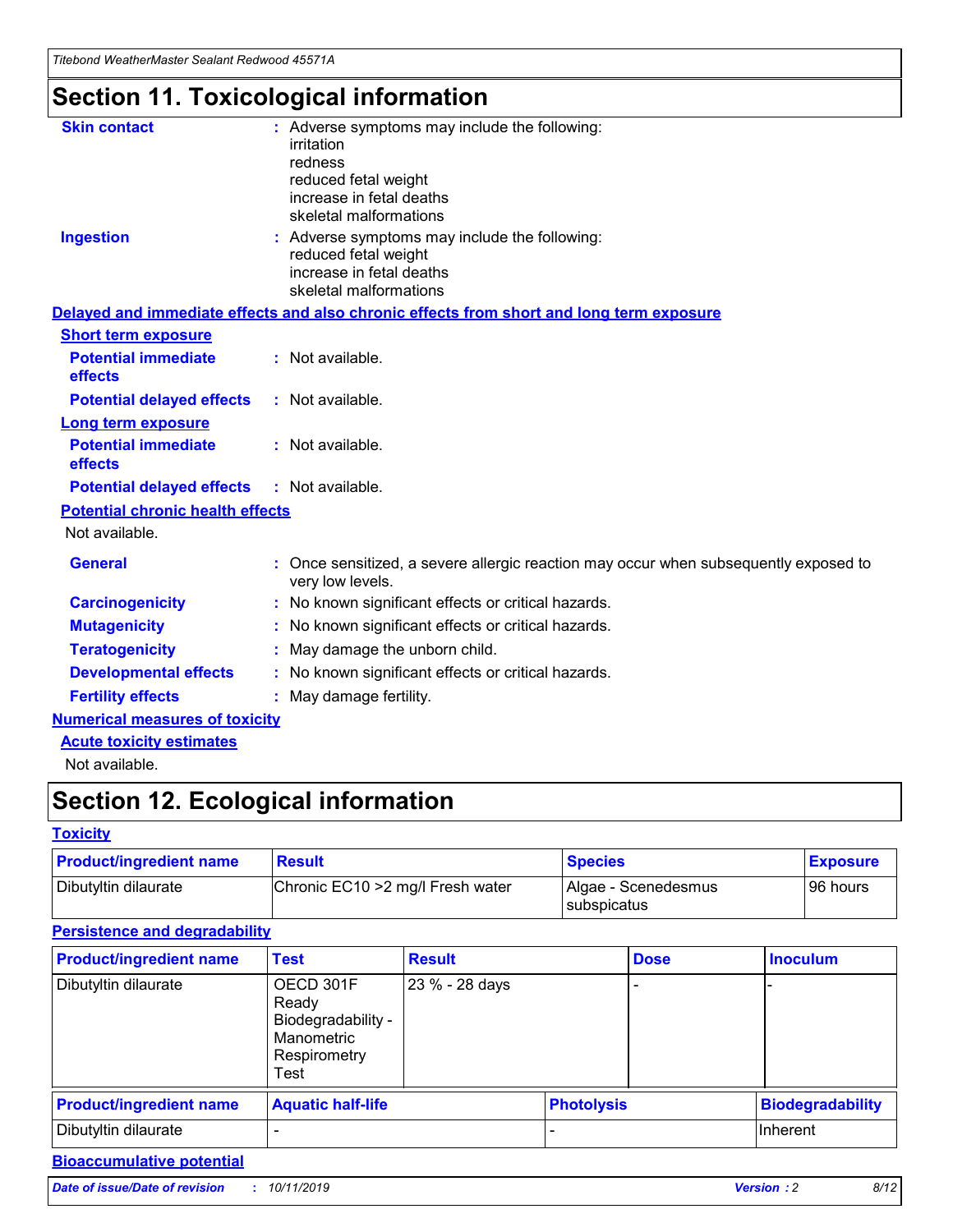## **Section 12. Ecological information**

| <b>Product/ingredient name</b> | $LoaPow$ | <b>BCF</b> | <b>Potential</b> |
|--------------------------------|----------|------------|------------------|
| 3-aminopropyltriethoxysilane   | 1.7      | 3.4        | low              |
| Dibutyltin dilaurate           | 4.44     | 2.91       | low              |

#### **Mobility in soil**

| <i></i>                                                       |                                                     |
|---------------------------------------------------------------|-----------------------------------------------------|
| <b>Soil/water partition</b><br>coefficient (K <sub>oc</sub> ) | : Not available.                                    |
| <b>Other adverse effects</b>                                  | : No known significant effects or critical hazards. |

### **Section 13. Disposal considerations**

|  | <b>Disposal methods</b> |  |
|--|-------------------------|--|

**Disposal methods** : The generation of waste should be avoided or minimized wherever possible. Disposal of this product, solutions and any by-products should at all times comply with the requirements of environmental protection and waste disposal legislation and any regional local authority requirements. Dispose of surplus and non-recyclable products via a licensed waste disposal contractor. Waste should not be disposed of untreated to the sewer unless fully compliant with the requirements of all authorities with jurisdiction. Waste packaging should be recycled. Incineration or landfill should only be considered when recycling is not feasible. This material and its container must be disposed of in a safe way. Care should be taken when handling emptied containers that have not been cleaned or rinsed out. Empty containers or liners may retain some product residues. Avoid dispersal of spilled material and runoff and contact with soil, waterways, drains and sewers.

## **Section 14. Transport information**

|                                      | <b>DOT</b><br><b>Classification</b> | <b>TDG</b><br><b>Classification</b> | <b>Mexico</b><br><b>Classification</b> | <b>ADR/RID</b>               | <b>IMDG</b>    | <b>IATA</b>    |
|--------------------------------------|-------------------------------------|-------------------------------------|----------------------------------------|------------------------------|----------------|----------------|
| <b>UN number</b>                     | Not regulated.                      | Not regulated.                      | Not regulated.                         | Not regulated.               | Not regulated. | Not regulated. |
| <b>UN proper</b><br>shipping name    |                                     |                                     |                                        |                              |                |                |
| <b>Transport</b><br>hazard class(es) | $\blacksquare$                      | $\overline{\phantom{0}}$            | $\overline{\phantom{a}}$               | $\qquad \qquad \blacksquare$ | $\blacksquare$ | $\blacksquare$ |
| <b>Packing group</b>                 | $\overline{\phantom{a}}$            | -                                   |                                        | -                            |                | -              |
| <b>Environmental</b><br>hazards      | No.                                 | No.                                 | No.                                    | No.                          | No.            | No.            |

## **Section 15. Regulatory information**

#### **U.S. Federal regulations**

#### **SARA 302/304**

#### **Composition/information on ingredients**

No products were found.

**SARA 304 RQ :** Not applicable.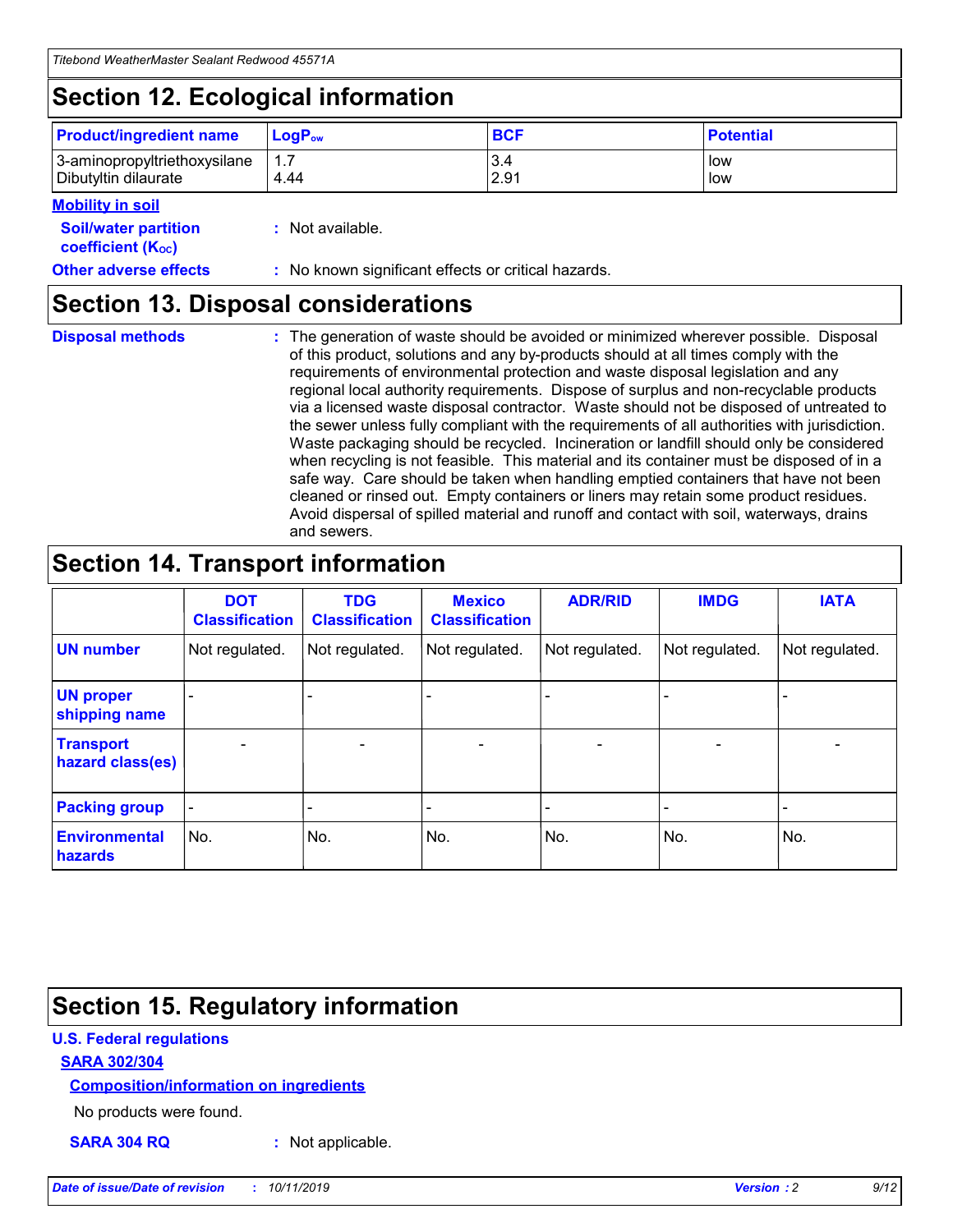## **Section 15. Regulatory information**

#### **SARA 311/312**

**Classification :** EYE IRRITATION - Category 2B SKIN SENSITIZATION - Category 1 TOXIC TO REPRODUCTION (Fertility) - Category 1B TOXIC TO REPRODUCTION (Unborn child) - Category 1B

#### **Composition/information on ingredients**

| <b>Name</b>                  | $\frac{9}{6}$ | <b>Classification</b>                                                                                                                                                                                                                                                                                                                  |
|------------------------------|---------------|----------------------------------------------------------------------------------------------------------------------------------------------------------------------------------------------------------------------------------------------------------------------------------------------------------------------------------------|
| 3-aminopropyltriethoxysilane | $\leq$ 3      | <b>FLAMMABLE LIQUIDS - Category 4</b><br><b>ACUTE TOXICITY (oral) - Category 4</b><br>SKIN IRRITATION - Category 2                                                                                                                                                                                                                     |
| Dibutyltin dilaurate         | ≤0.3          | EYE IRRITATION - Category 2A<br><b>ACUTE TOXICITY (oral) - Category 3</b><br>SKIN CORROSION - Category 1C<br>SERIOUS EYE DAMAGE - Category 1<br>SKIN SENSITIZATION - Category 1<br><b>GERM CELL MUTAGENICITY - Category 2</b><br>TOXIC TO REPRODUCTION (Fertility) - Category 1B<br>TOXIC TO REPRODUCTION (Unborn child) - Category 1B |
|                              |               | SPECIFIC TARGET ORGAN TOXICITY (REPEATED<br>EXPOSURE) (respiratory system) - Category 1                                                                                                                                                                                                                                                |

#### **State regulations**

| <b>Massachusetts</b> | : None of the components are listed. |
|----------------------|--------------------------------------|
| <b>New York</b>      | : None of the components are listed. |
| <b>New Jersey</b>    | : None of the components are listed. |
| Pennsylvania         | : None of the components are listed. |

#### **California Prop. 65**

**A** WARNING: This product can expose you to methanol, which is known to the State of California to cause birth defects or other reproductive harm. For more information go to www.P65Warnings.ca.gov.

| <b>Ingredient name</b> | No significant risk Maximum<br>level | acceptable dosage<br>level |
|------------------------|--------------------------------------|----------------------------|
| methanol               |                                      | Yes.                       |

#### **International regulations**

**Chemical Weapon Convention List Schedules I, II & III Chemicals** Not listed.

#### **Montreal Protocol**

Not listed.

**Stockholm Convention on Persistent Organic Pollutants**

Not listed.

### **UNECE Aarhus Protocol on POPs and Heavy Metals**

Not listed.

#### **Inventory list**

### **China :** All components are listed or exempted.

**United States TSCA 8(b) inventory :** All components are active or exempted.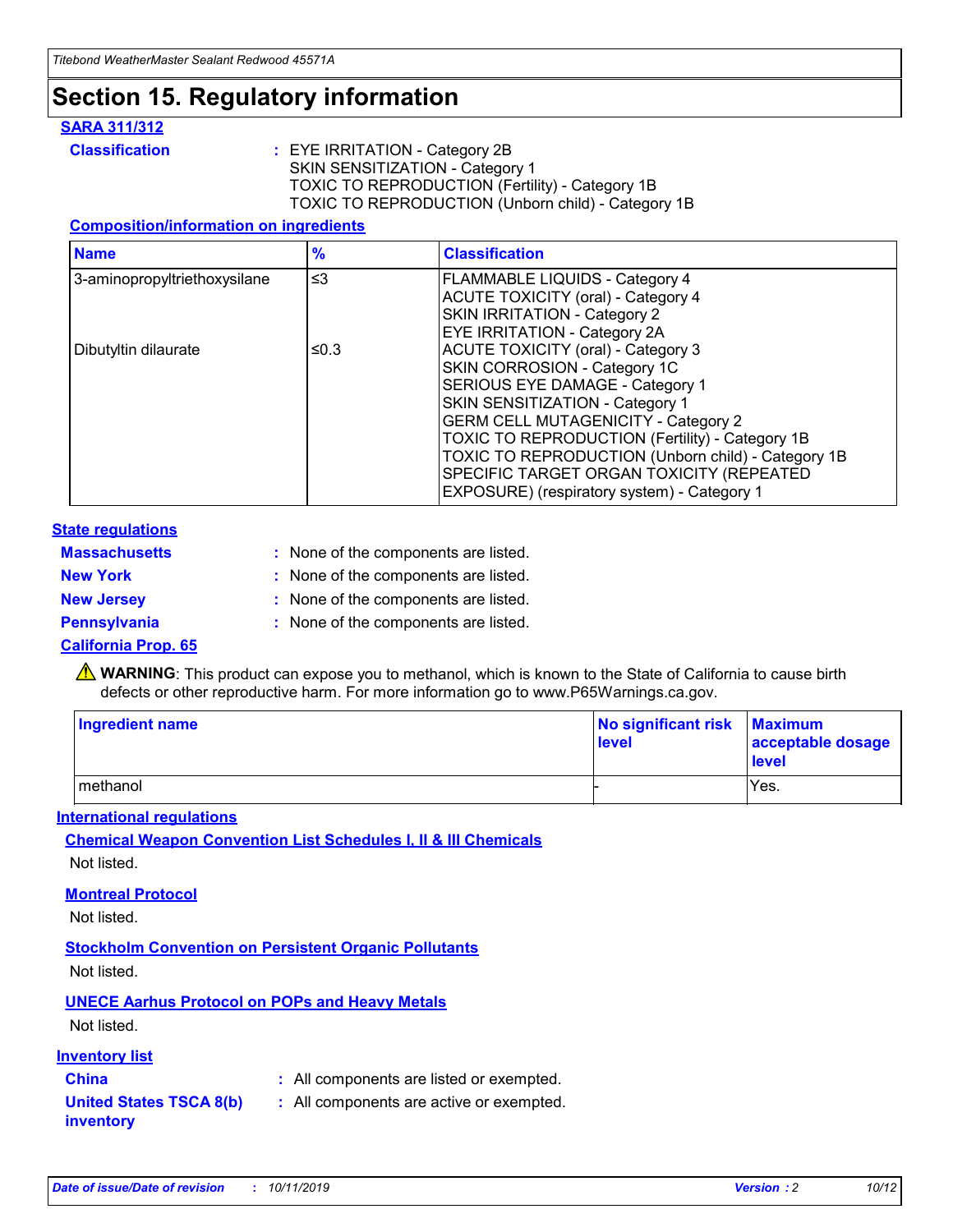## **Section 16. Other information**

**Hazardous Material Information System (U.S.A.)**



**Caution: HMIS® ratings are based on a 0-4 rating scale, with 0 representing minimal hazards or risks, and 4 representing significant hazards or risks. Although HMIS® ratings and the associated label are not required on SDSs or products leaving a facility under 29 CFR 1910.1200, the preparer may choose to provide them. HMIS® ratings are to be used with a fully implemented HMIS® program. HMIS® is a registered trademark and service mark of the American Coatings Association, Inc.**

**The customer is responsible for determining the PPE code for this material. For more information on HMIS® Personal Protective Equipment (PPE) codes, consult the HMIS® Implementation Manual.**

#### **National Fire Protection Association (U.S.A.)**



**Reprinted with permission from NFPA 704-2001, Identification of the Hazards of Materials for Emergency Response Copyright ©1997, National Fire Protection Association, Quincy, MA 02269. This reprinted material is not the complete and official position of the National Fire Protection Association, on the referenced subject which is represented only by the standard in its entirety.**

**Copyright ©2001, National Fire Protection Association, Quincy, MA 02269. This warning system is intended to be interpreted and applied only by properly trained individuals to identify fire, health and reactivity hazards of chemicals. The user is referred to certain limited number of chemicals with recommended classifications in NFPA 49 and NFPA 325, which would be used as a guideline only. Whether the chemicals are classified by NFPA or not, anyone using the 704 systems to classify chemicals does so at their own risk.**

#### **Procedure used to derive the classification**

|                                                                                                                                  | <b>Classification</b>                                                                                                                                                                                                                                                                                                                                                                                                                                                                                                                                                           | <b>Justification</b>                                                     |
|----------------------------------------------------------------------------------------------------------------------------------|---------------------------------------------------------------------------------------------------------------------------------------------------------------------------------------------------------------------------------------------------------------------------------------------------------------------------------------------------------------------------------------------------------------------------------------------------------------------------------------------------------------------------------------------------------------------------------|--------------------------------------------------------------------------|
| <b>EYE IRRITATION - Category 2B</b><br>SKIN SENSITIZATION - Category 1<br><b>TOXIC TO REPRODUCTION (Fertility) - Category 1B</b> | TOXIC TO REPRODUCTION (Unborn child) - Category 1B                                                                                                                                                                                                                                                                                                                                                                                                                                                                                                                              | Expert judgment<br>Expert judgment<br>Expert judgment<br>Expert judgment |
| <b>History</b>                                                                                                                   |                                                                                                                                                                                                                                                                                                                                                                                                                                                                                                                                                                                 |                                                                          |
| <b>Date of printing</b>                                                                                                          | : 4/22/2022                                                                                                                                                                                                                                                                                                                                                                                                                                                                                                                                                                     |                                                                          |
| Date of issue/Date of<br>revision                                                                                                | : 10/11/2019                                                                                                                                                                                                                                                                                                                                                                                                                                                                                                                                                                    |                                                                          |
| Date of previous issue                                                                                                           | : 10/16/2020                                                                                                                                                                                                                                                                                                                                                                                                                                                                                                                                                                    |                                                                          |
| <b>Version</b>                                                                                                                   | $\therefore$ 2                                                                                                                                                                                                                                                                                                                                                                                                                                                                                                                                                                  |                                                                          |
| <b>Key to abbreviations</b>                                                                                                      | $\therefore$ ATE = Acute Toxicity Estimate<br><b>BCF</b> = Bioconcentration Factor<br>GHS = Globally Harmonized System of Classification and Labelling of Chemicals<br>IATA = International Air Transport Association<br><b>IBC</b> = Intermediate Bulk Container<br><b>IMDG = International Maritime Dangerous Goods</b><br>LogPow = logarithm of the octanol/water partition coefficient<br>MARPOL = International Convention for the Prevention of Pollution From Ships, 1973<br>as modified by the Protocol of 1978. ("Marpol" = marine pollution)<br>$UN = United Nations$ |                                                                          |